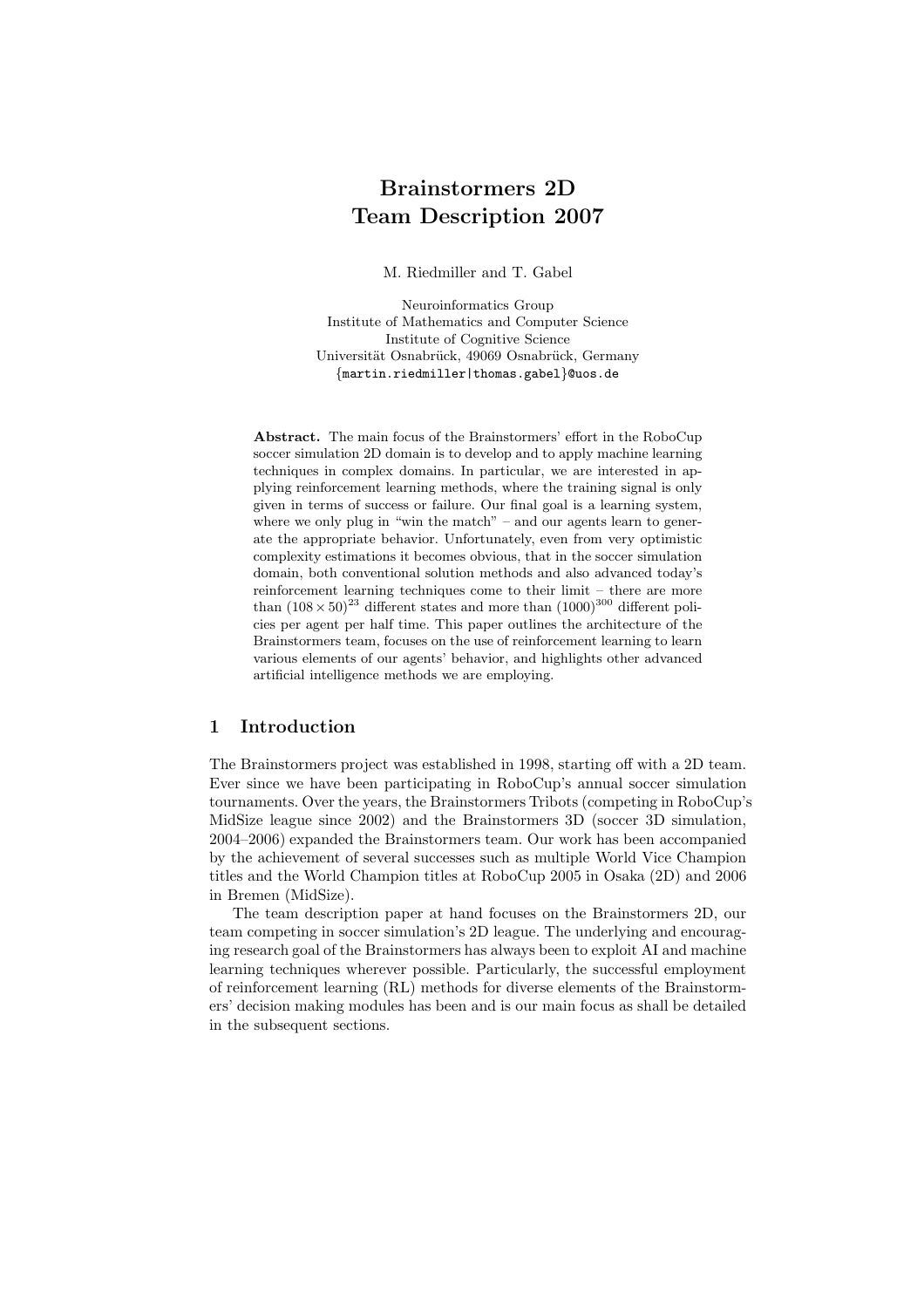#### 1.1 Design Principles

The Brainstormers 2D rely on the following basic principles:

- There are two main modules: the world module and the decision making module.
- Input to the decision module is the approximate, complete world state as provided by the soccer simulation environment.
- The soccer environment is modelled as a Markovian Decision Process (MDP).
- Decision making is organized in complex and less complex behaviors.
- A large part of the behaviors is learned by reinforcement learning methods.
- Modern AI methods are applied wherever possible and useful (e.g. particle filters are used for improved self localization).

## 1.2 The Brainstormers Agent

The decision making process the Brainstormers Agent is based upon is inspired by behavior-based robot architectures. A set of more or less complex behaviors realize the agents' decision making as sketched in Figure 1. To a certain degree this architecture can be characterized as hierarchical, differing from more complex behaviors, such as "no ball behavior", to very basic, skill-like ones, e.g. "pass behavior". Nevertheless, there is no strict hierarchical sub-divisioning. Consequently, it is also possible for a low-level behavior to call a more abstract one. For instance, the behavior responsible for intercepting the ball may, under certain circumstances, decide that it is better to not intercept the ball, but to focus on more defensive tasks and, in so doing, call the "defensive behavior" delegating responsibility for action choice to it. With the intention to make a contribution to the entire soccer simulation community – in particular, to new teams for which, as is known, it is difficult to overcome basic problems, such as developing a reliable world model or basic skills – our team's source code has been made publicly available and can be retrieved from our team web site<sup>1</sup>.



Fig. 1. The Behavior Architecture

<sup>1</sup> http://www.brainstormers.uos.de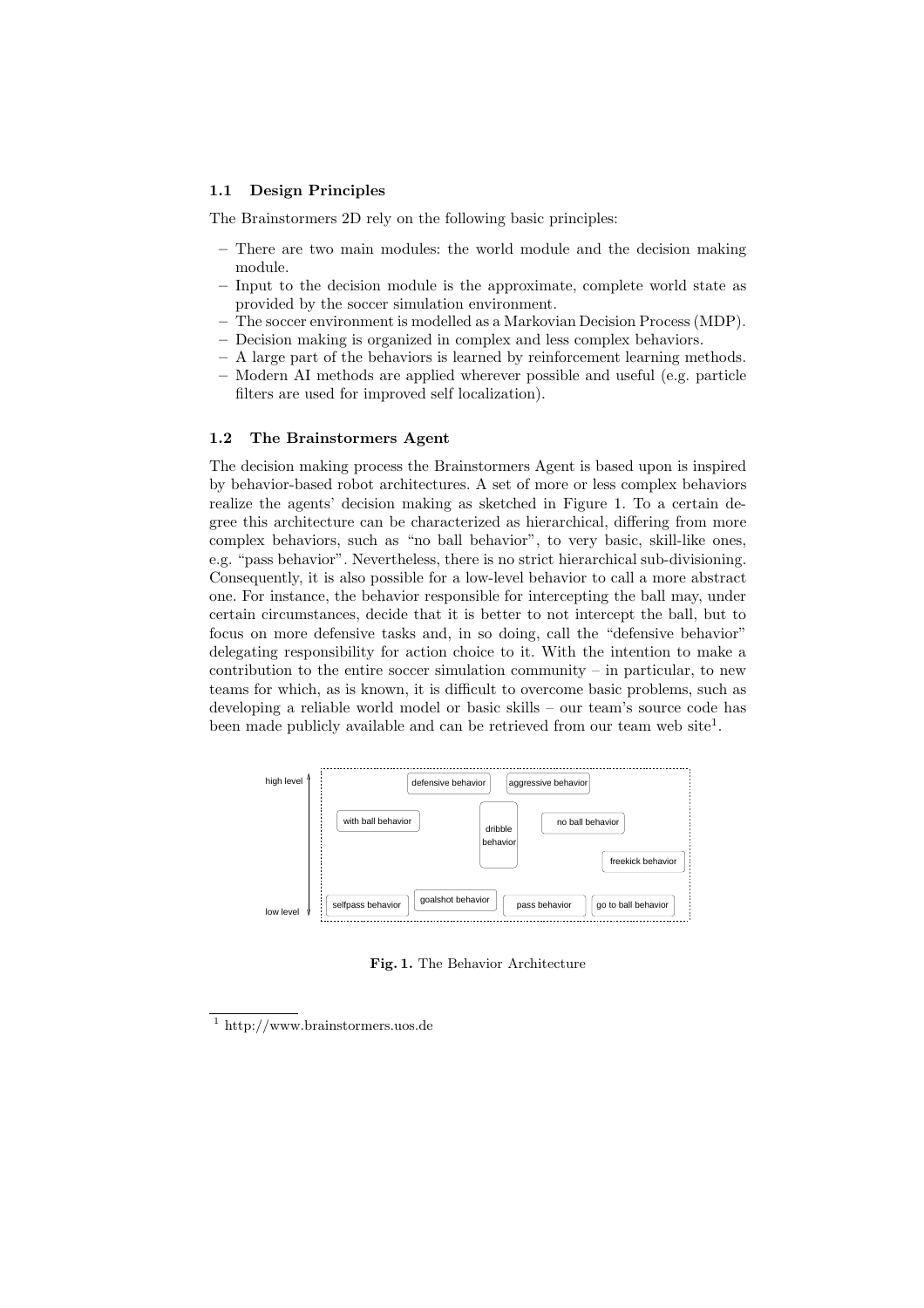# 2 Current Research Efforts

After having introduced the basics on the Brainstormers' competition team, we now want to give some particulars on the use of machine learning, and particularly reinforcement learning, approaches to enhance our team's capabilities. A more comprehensive review of our efforts on utilizing neural reinforcement learning methods in the scope of the Brainstormers 2D can be found in [1].

## 2.1 Improved Skill Learning

As mentioned before and detailed in previous team description papers [2], many of our team's basic skills have been implemented using reinforcement learning approaches. These skills can be described as single Markov decision processes (MDP). Among others we currently have learned solutions for the following lowlevel behaviors: intercepting the ball, going to a specific target position, kicking the ball with desired velocity and kick angle, 1-versus-1 situations, running free (in attack play mode), dribbling, passing, and scoring.

From a scientific point of view it is appealing to develop techniques to realize big parts of the agents' behavior by using machine learning methods. From a competition point of view, however, it is also important to not lose track of searching for nearly optimal, and thus highly competitive solutions. So, in a recent work we developed an analytic, hand-coded routine for ball interception which outperformed our own RL solution by about 8.5% regarding the average number of steps to intercept the ball and which is near to the theoretical optimum (see [3] for more details on the problem of ball interception). In [4] we report on the results of an empirical study comparing different approaches to valuefunction approximation for the task of ball interception.

Motivated by this incitations, we recently started re-implementing the corresponding RL learning approach (the problem comprises a six-dimensional continuous state space), figuring out a high potential for improvements to the learning approach, and finally superseded our old neural net-based learned solution by about 6.0% (see [5] for more details). This, admittedly, does not completely reach the quality of the analytical solution, but supports the following two arguments: First, it is usually not too complicated too yield a behavior/policy of good or even high quality using RL. But, second, in many cases (particularly, when tackling real world problems of higher complexity, as in this case) significant effort is necessary in order to obtain learned solutions that come near to or even reach the optimal solution and, hence, are competitive.

#### 2.2 Entrapment Identification

It is well-known that in 2D soccer simulation harder kicks must be composed of a number of elementary kick commands. Thus, to really kick hard, as required for long passes or for scoring, usually an elaborated sequence of  $n$  kick commands must be applied, where during the first  $n - 1$  kicks the ball is moved and accelerated within the player's kickable area and where the nth kick is used to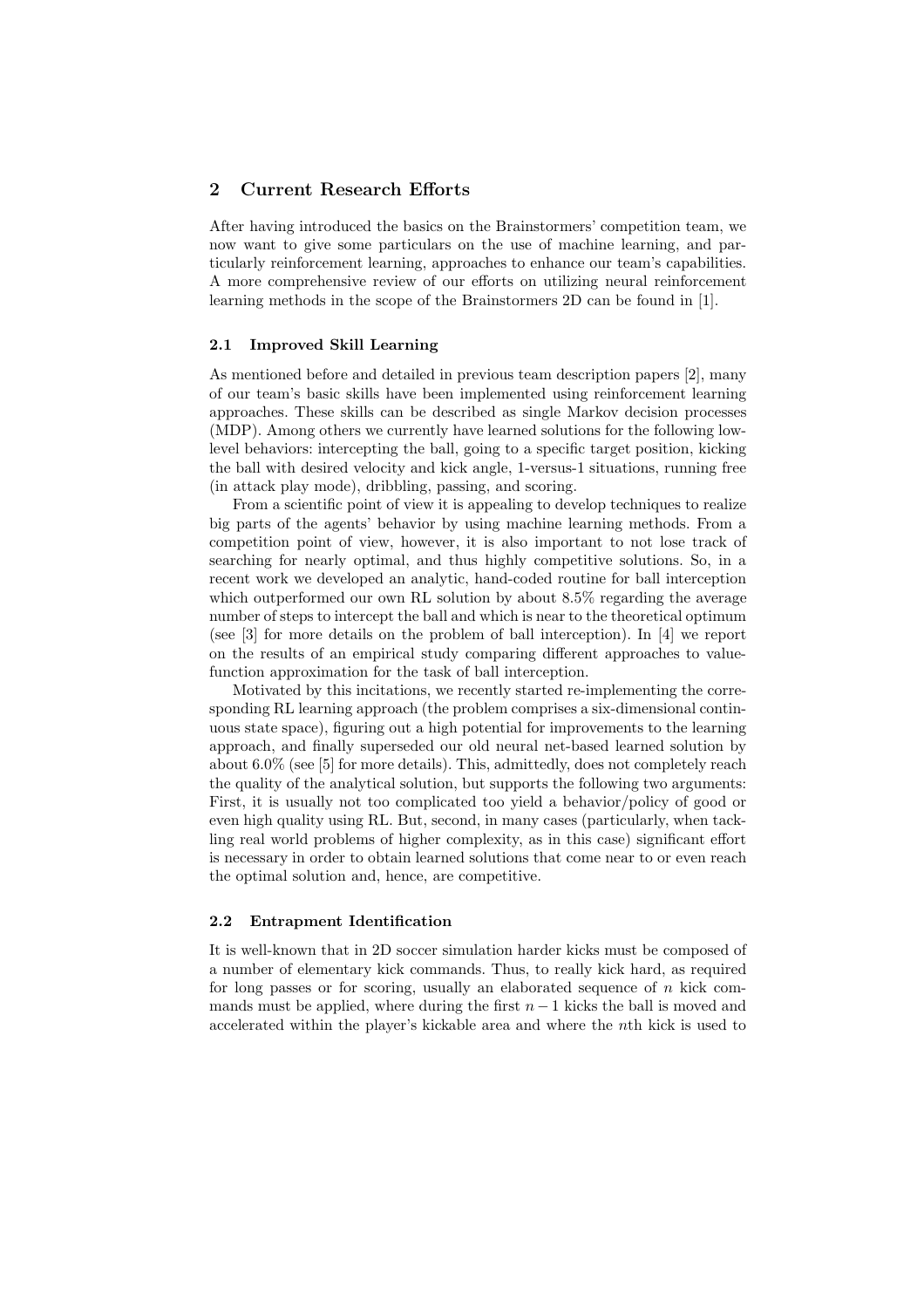bring the ball to its final desired velocity. Of course, time matters: The shorter the kick sequence, the better, as otherwise opponent players may more easily interfere. The Soccer Server adds a substantial amount of noise to ball movements (up to 5% per time step) and to kicks (up to 10% per kick). Therefore, in what follows, we consider a kick sequence successful, if the resulting kick velocity differs less than  $0.2\frac{m}{s}$  from the desired velocity and if the angle of the resulting ball movement differs less than  $\frac{\pi}{12}$  from the specified kick target direction.



Fig. 2. The charts oppose the kicking capabilities of our learned NKick behavior (originating from 2001) and the re-learned neural kicking routine for a test suite of 5000 situations starting from which the agent had to perform kicks with different target velocities.

Our learned kick routine (developed in 2000/2001, see [6]) outperformed existing heuristic kicking approaches clearly and was not replaced by a classical or analytical solution method during the subsequent years. Despite its reliability and good performance during tournaments, we uncovered a weakness of our neural-net based kicking behavior NKick in the scope of an evaluative case study. When executing kick sequences to reach a final kick velocity of approximately  $75\%$  of the maximal kick velocity<sup>2</sup>, NKick featured slightly reduced performance. To counteract we re-implemented the kicking learning algorithm making use of  $TD(1)$  reinforcement learning and applying the same learning methodology as

<sup>&</sup>lt;sup>2</sup> Given current standard parameter settings of the Soccer Server, the maximal ball velocity, and hence the maximal velocity a kicked ball may reach, is  $2.7 \frac{m}{s}$ .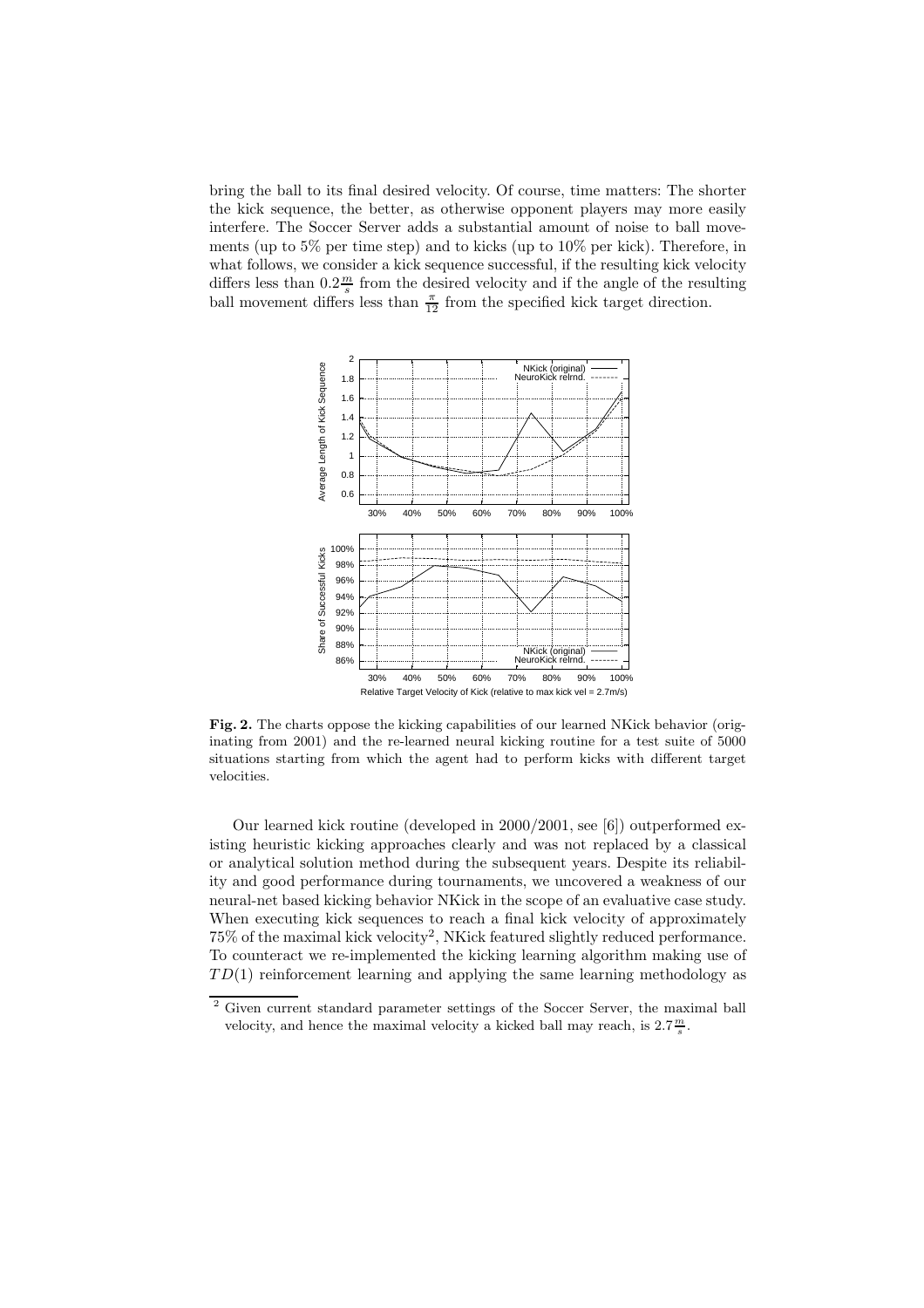in the case of learning to intercept a ball (see above). The resulting kick behavior relies on five neural networks that are specialized to different target kick velocities. Testing our learning results we confirmed that the performance gap mentioned could be closed while at the same time the kick accuracy could be increased by up to 6% (see Figure 2).

#### 2.3 Reinforcement Learning of Team Strategies

One of our main research interest currently lies in the field of multi-agent Markov decision processes (MMDP). Learning a team strategy can be described as such a MMDP with individual learners. As already stressed in [6] there is no guarantee that an optimal strategy is learned in such a case. In this section we describe the learning algorithm that was used to learn the positioning of players without ball and also the actions of the player with ball. For more details we refer to [7].

The key idea behind this approach is to learn a central value function  $V(s)$ for all players that describes how desirable a situation is. In other words,  $V(s)$ is a mapping from a state s to a value in  $[-1, 1]$ . A value close to 1.0 indicates that this situation is close to success (goal), a value near  $-1.0$  means that it is very probable to loose the ball in that situation.

In our approach a situation consists of ball position and velocity plus the position of all attacking teammates and all defending opponents. The number of teammates and opponents that are used in the state representation for the value function has to be fixed beforehand.

The learning is done in epochs. In the beginning the value function is initialized randomly so the players pursue a random strategy. Now the players play according to that strategy until five successful trajectories have been collected. If a trajectory was unsuccessful (e.g. loss of the ball) it is also stored. An example set E consisting of situations and rewards is generated from these five successful plus maximal five unsuccessful trajectories.

The terminal state  $s_n$  of a trajectory gets a reward of 1.0  $(V(s_n) = 1.0)$  if it is a successful terminal state and a reward of  $-1.0$   $(V(s_n) = -1.0)$  otherwise. The reward of the other states in the trajectory depends on the distance from the terminal state. Let  $s_1, ..., s_n$  be the states encountered on a trajectory. The value of these states is then computed by:

$$
V(s_i) = decay^{(n-i)} * V(s_n) \qquad i = 1...n - 1 \tag{1}
$$

The parameter  $decay \in (0, 1)$  determines to what extent early states along the trajectories are responsible for the outcome of the trajectory. This idea is similar to the eligibility traces used by  $TD(1)$ .

The states together with the values are then used to train a function approximator. In our implementation we used a neural net that was trained with a variant of the backpropagation algorithm called RPROP ([8]).

The resulting net is then used in the next epoch to evaluate the different actions of a player. The action selection for a single player is done by generating an appropriate set of possible actions that the player could execute. The state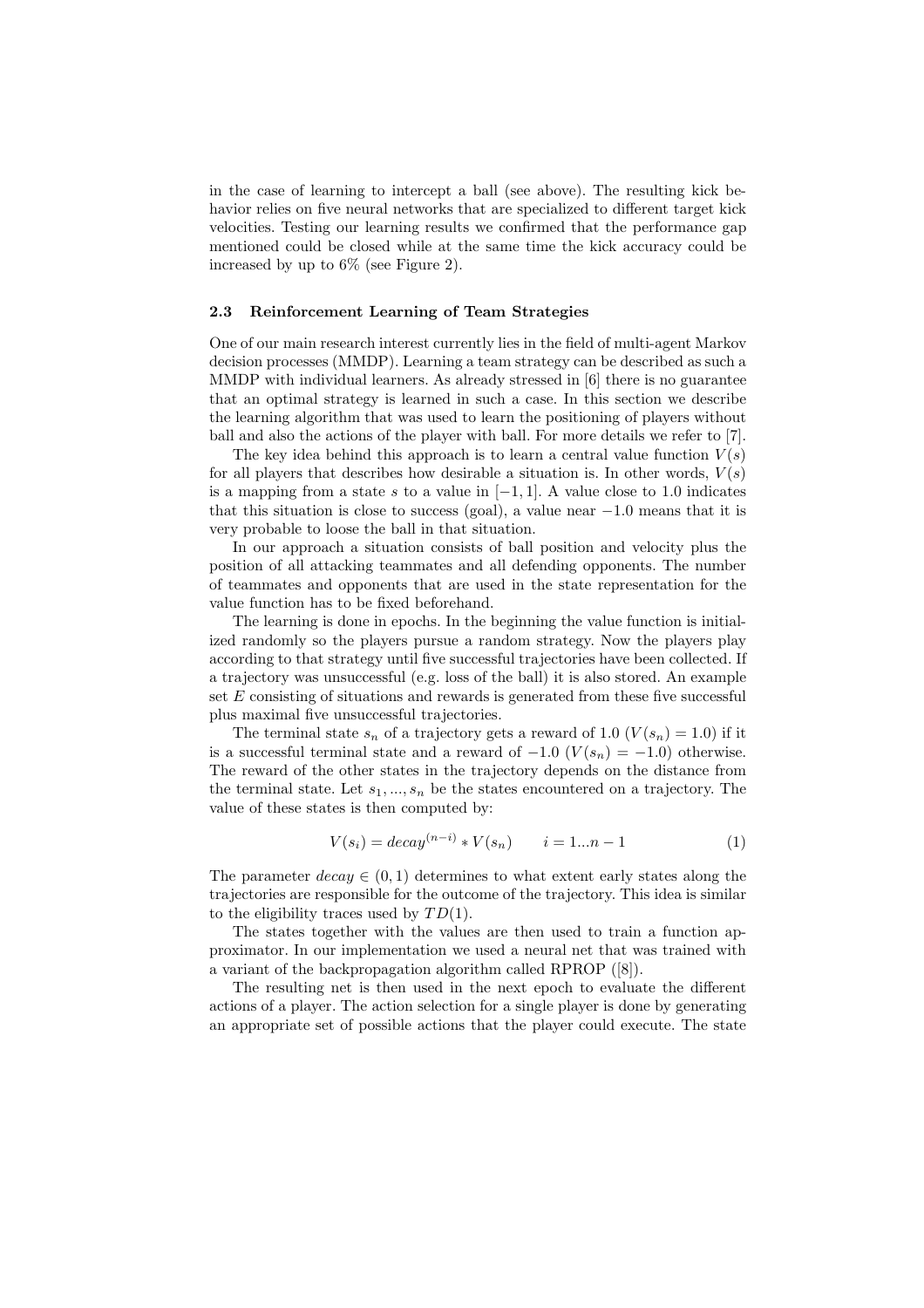after applying each of these actions is predicted using a model of the environment. The successor states are then evaluated using the value function and the best action is selected by choosing the corresponding action that leads to the successor state with the highest value.

The action set of a player that owns the ball can be arbitrarily put together by selecting different types of actions like passes, dribblings, kick-and-rushes and so on. In our current implementation we use the following action types:

- passes directly to a teammate
- passes that a teammate can intercept before the opponent
- dribblings in one of three directions

This approach is very flexible and it is very easy to use new types of actions. The only thing that has to be done is to implement a model of the environment that predicts the successor state for these actions. The model for all of these actions assumes that the opponents don't move, only the teammates that are involved in the action are modelled. One could also think of a model that predicts the opponents behavior, but this would restrict the learned strategy to opponents that follow that modelled behavior. Therefore it is better to assume nothing about the opponents, to be able to generalize to unknown opponents.

The action set for a player without the ball is very simple and consists only of moving to different positions relative to the current player position. To prevent the players from moving arbitrarily on the field, we use the concept of home positions and home areas.

A player without ball can choose from the following actions (Actions that would move the player out of his home area are not allowed):

- go in one of eight directions from current position
- go to one of eight positions around the players home position
- go to home position

One limitation of that concept is that each acting players only considers its own action set to search for an optimal action. Theoretically a player would have to consider the joint action set  $a = (a_1, ..., a_n)$  of all attacking players. As already mentioned in [6] this problem can be solved if the underlying MMDP is deterministic (see also [9]). As the soccer server environment is non-deterministic, one could change the soccer server to provide a deterministic environment and then hope that the optimal solution in this environment also works in the nondeterministic case. But as the action set size increases exponentially with the number of agents, this solution is intractable in practice.

## 2.4 Balancing Deliberativity and Reactivity

There are two fundamental approaches to realize autonomous agents: the reactive and the deliberative approach. A purely reactive agent receives some input via its external sensors, processes it and produces an output. On the contrary, an entirely deliberative agent has its own internal view of its environment and is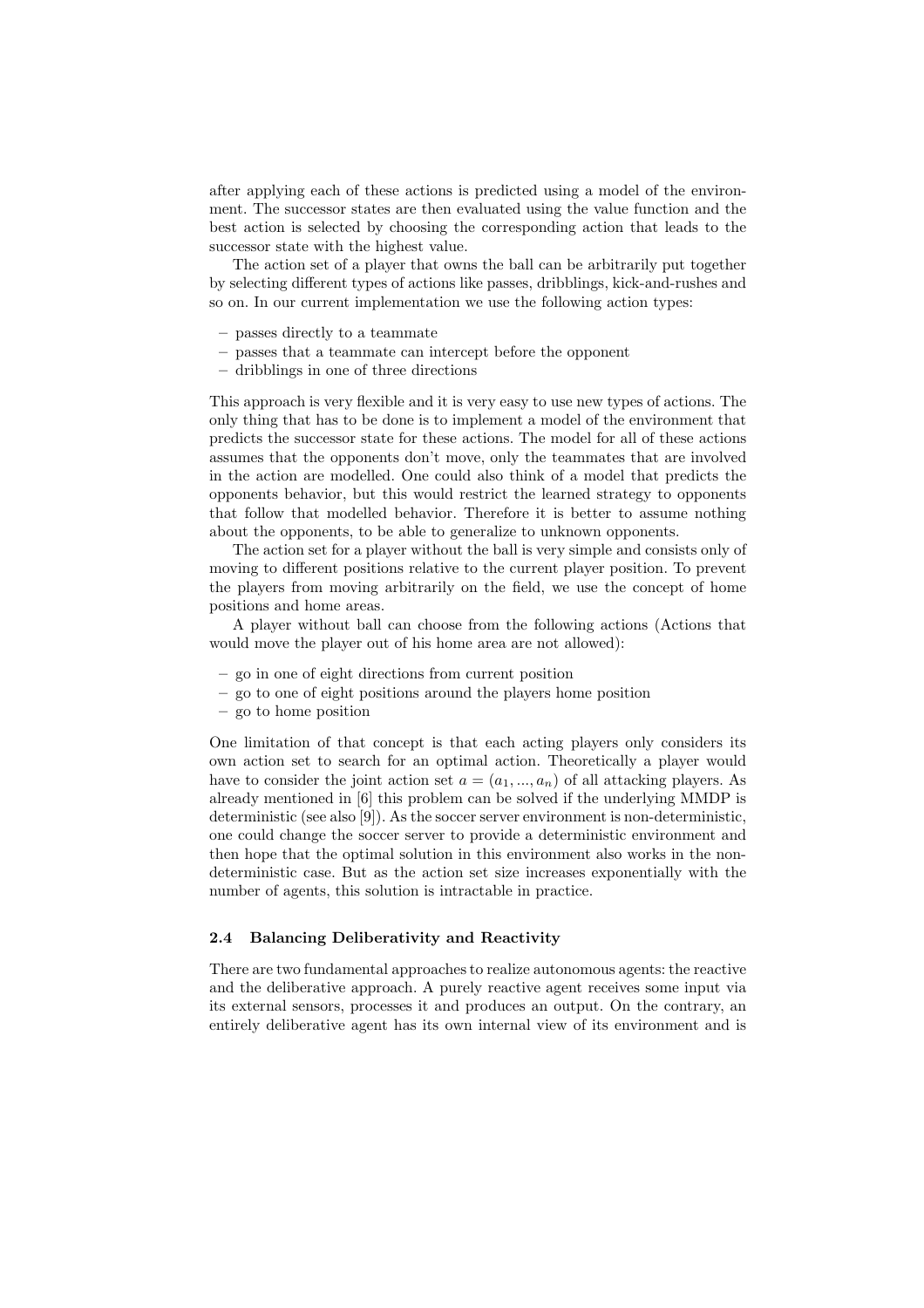thus able to build and follow its own plans, aiming to reach some specific goal state. In practice, it is, however, desirable to have a hybrid agent that represents a mixture of the former ones [10], being able to follow its own plans, but sometimes directly reacts to external events without deliberation.

The Brainstormers agent can be characterized as some hybrid agent with an accentuation on its reactive side. Although following that paradigm is suitable for the soccer simulation environment, it also has its drawbacks: Under certain circumstances, it can be advantageous to reduce reactivity, thus abandoning a short-term improvement of the current situation (e.g. getting into ball possession during the next simulation cycle), and to aim at a long-term profit instead.

A typical example in robotic soccer simulation is the problem of overcoming the opponents' offside line: For the attackers, who are assumed to be in ball possession, it is difficult to get ahead, if the defenders position themselves in a line and in so doing employ the offside rule in their interest. A reactive approach would most probably tend to repeated safe passes among teammates until, eventually, a "gap" in the opponents' defending line appears. This strategy, however, is deemed to last for a rather long time, if the opponent defense is competitive. Consequently, a goal-oriented behavior, which accepts losing the ball in case of failure but most likely improves our team's current situation significantly in case of success, seems promising.

Having this in mind, one of our current efforts aims at enhancing the Brainstormers with a set of more deliberative behavior strategies. So, for example, we target to overcome the opponent offside line by using an explicit, cooperative two-player behavior, which is based on communication between the players involved and on accurate timing. One of the inherent difficulties we have to face here, is the specification of start conditions under which the behavior will most likely produce good results. For this task we developed a probability model that reflects the probabilities that the strategy to overcome the offside line is successful. Here, we discretized the space of viable starting situations for the behavior, performed sample runs for varying parameter settings over that grid and that way generated training examples representing exemplary success probabilities. Using these, we then trained a neural network in a supervised manner in order to apply them for the determination of critic behavior-specific parameter values (e.g. target velocity and angle of the final pass when overcoming the offside line) which most likely yield highest success rates. During testing, the success rates predicted by the net for the use of behavior-specific parameters have shown to feature an average error of about 7% only. Furthermore, it became obvious that in half of all standard scenarios, in which two of our attackers tried to cooperatively overcome the opponent's offside line, a parameter setting could be found for which the success probability is higher than 50%. Using these numbers, it is not difficult to infer and implement a suitable strategy for pushing ahead.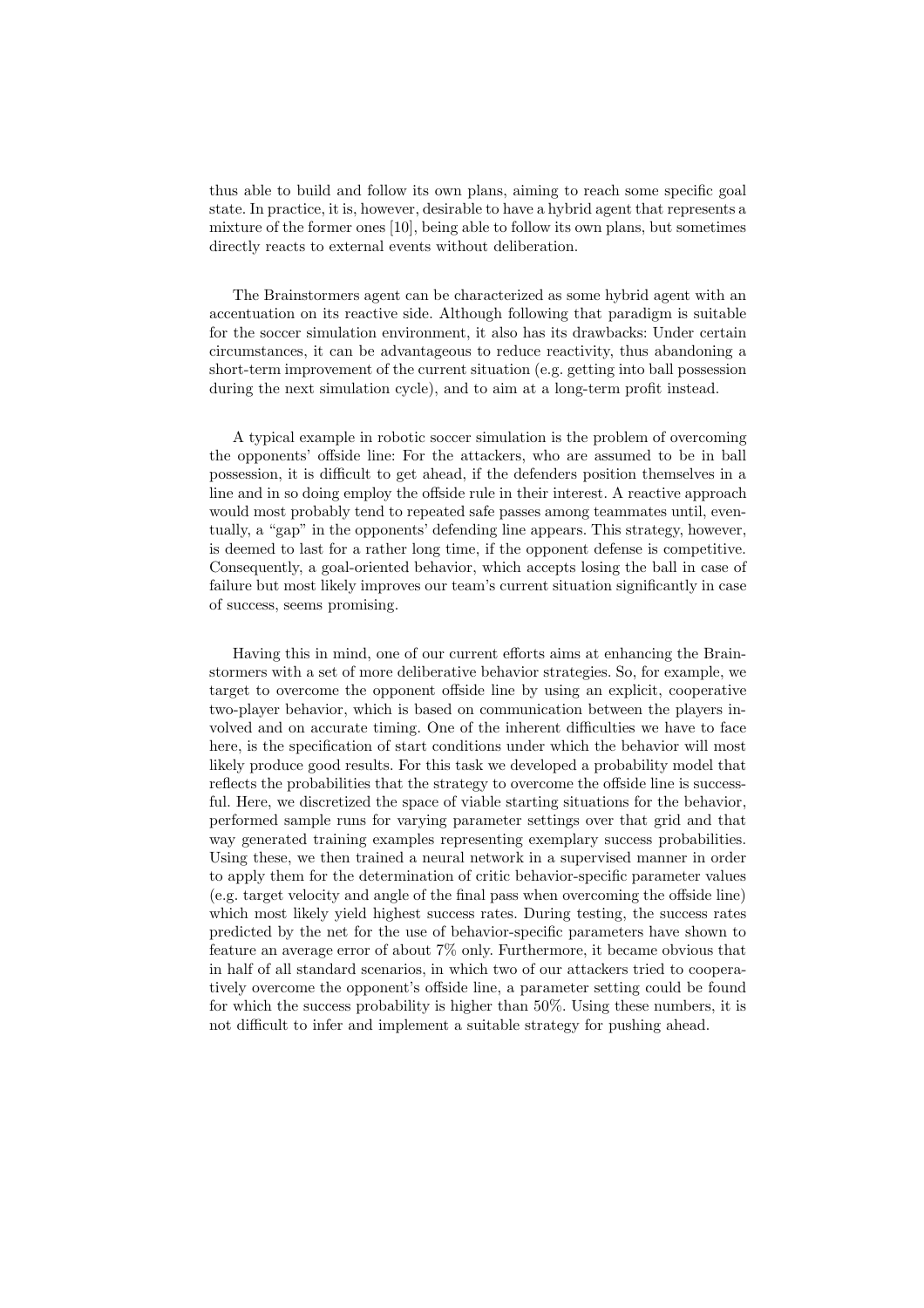#### 3 Summary

In this team description paper we have outlined the characteristics of the Brainstormers team participating in RoboCup's 2D Soccer Simulation League. We have stressed that our main research focus lies on the development of reinforcement learning techniques and their integration into our team. Currently, we are particularly interested in extending RL approaches to multi-agent scenarios (team play) as well as in advancing the quality and accuracy of learned behaviors to be equal or superior to hand-coded ones.

In 2002, we started a MidSize team, the Brainstormers Tribots, that shall stress the usefulness of learning techniques in a real robot team. For us, it is of particular interest to investigate methods to bridge the gap between simulated and real soccer-playing robots. Currently, a lot of interesting learning tasks have already been solved on the real robot. An overview about our attempts on using reinforcement learning for autonomous robots with focus on RoboCup's MidSize league as benchmark is given in [11] and [12].

# References

- 1. Riedmiller, M., Gabel, T.: On Experiences in a Complex and Competitive Gaming Domain: Reinforcement Learning Meets RoboCup. In: Proceedings of the 3rd IEEE Symposium on Computational Intelligence and Games (CIG 2007), Honolulu, USA, IEEE Press (2007) To appear.
- 2. Riedmiller, M., Merke, A., Meier, D., Hoffmann, A., Sinner, A., Thate, O., Kill, C., Ehrmann, R.: Karlsruhe Brainstormers - A Reinforcement Learning Way to Robotic Soccer. In Jennings, A., Stone, P., eds.: RoboCup-2000: Robot Soccer World Cup IV, LNCS. Springer (2000)
- 3. Stolzenburg, F., Obst, O., Murray, J.: Qualitative Velocity and Ball Interception. In: KI 2002: Advances in Artificial Intelligence, Twentyfifth Annual German Conference on AI, Aachen, Germany (2002) 283–298
- 4. Gabel, T., Riedmiller, M.: CBR for State Value Function Approximation in Reinforcement Learning. In: Proceedings of the 6th International Conference on Case-Based Reasoning (ICCBR 2005), Chicago, USA, Springer (2005) 206–221
- 5. Gabel, T., Riedmiller, M.: Learning a Partial Behavior for a Competitive Robotic Soccer Agent. KI Zeitschrift 20 (2006) 18–23
- 6. Merke, A., Riedmiller, M.: Karlsruhe Brainstormers A Reinforcement Learning Way to Robotic Soccer II. In Birk, A., Coradeschi, S., Tadokoro, S., eds.: RoboCup-2001: Robot Soccer World Cup V, LNCS. Springer (2001) 322–327
- 7. Riedmiller, M., Merke, A.: Using Machine Learning Techniques in Complex Multi-Agent Domains. In Stamatescu, I., Menzel, W., Richter, M., Ratsch, U., eds.: Adaptivity and Learning. Springer (2003)
- 8. Riedmiller, M., Braun, H.: A Direct Adaptive Method for Faster Backpropagation Learning: The RPROP Algorithm. In Ruspini, H., ed.: Proceedings of the IEEE International Conference on Neural Networks (ICNN), San Francisco (1993) 586 – 591
- 9. Lauer, M., Riedmiller, M.: An Algorithm for Distributed Reinforcement Learning in Cooperative Multi-Agent Systems. In: Proceedings of International Conference on Machine Learning, ICML '00, Stanford, CA (2000) 535–542